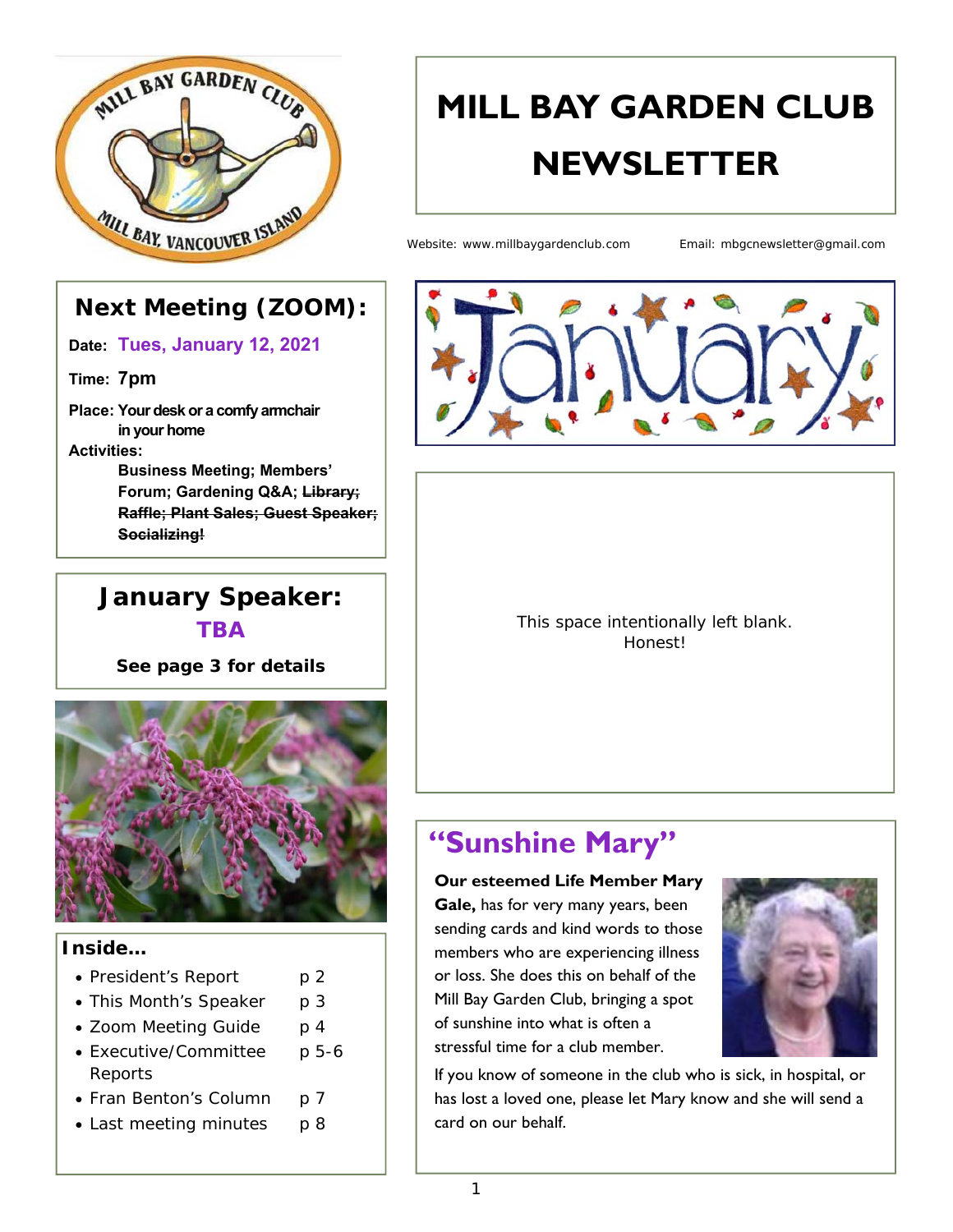# **President's Report**

Bernie Juurlink

I hope that everyone will have a wonderful new year and that Covid‐19 will soon be a passing memory. Weatherwise it has been a wonderful winter with just a brief period of snow. Many gardens still have plants in bloom and spring and, importantly, vaccines are just around the corner.

I thank Monika Morgan, Pat Spezowka, Pauline Dueck, Gillian Keir, Janice Rose and Sharon Arnold who contributed to the Christmas Swag Sale held December 3 to December 6 on Pat's deck. I also thank Eli Santos and Guy Lacasse for the kiwis they donated for this sale. The sale netted the Garden Club \$451 as well as \$235 that has been donated to the CMS Food Bank.

Although vaccinations are beginning to be underway Covid‐19 infections are still rampant in BC and, indeed, across the country. The Executive met via Zoom on December 30 and came to the decision that no in‐person meetings will be held in January and February. Hopefully in March we can begin to have some form of in‐person meetings at the Hall, even if this be restricted to the outside as we did in October.

However, we will continue to have Zoom meetings with a Speaker during the early part of each month: for this month the Club Zoom meeting will be at 7:00 p.m., Tuesday, January 12.

It is still unclear if we will have some form of a Flower and Garden Show this spring. At the very least we are hoping to organize some sort of plant sale, possibly on March 23, 2021.

*Bernie* 

# **January 12, 2021 - Mill Bay Garden Club Agenda**

1) 7:00 p.m.: Speaker presentation chaired by Gill Keir.

- 2) 7:00 p.m.: Club Business
	- a) Any additions to the agenda?
	- b) Approval of the minutes of November 10, 2020 Club Zoom meeting
	- c) President's Report Bernie Juurlink
	- d) Various Committee reports
	- e) Tips and Question Period with Barb Kohlman, Bill Herring and Elaine Scott.

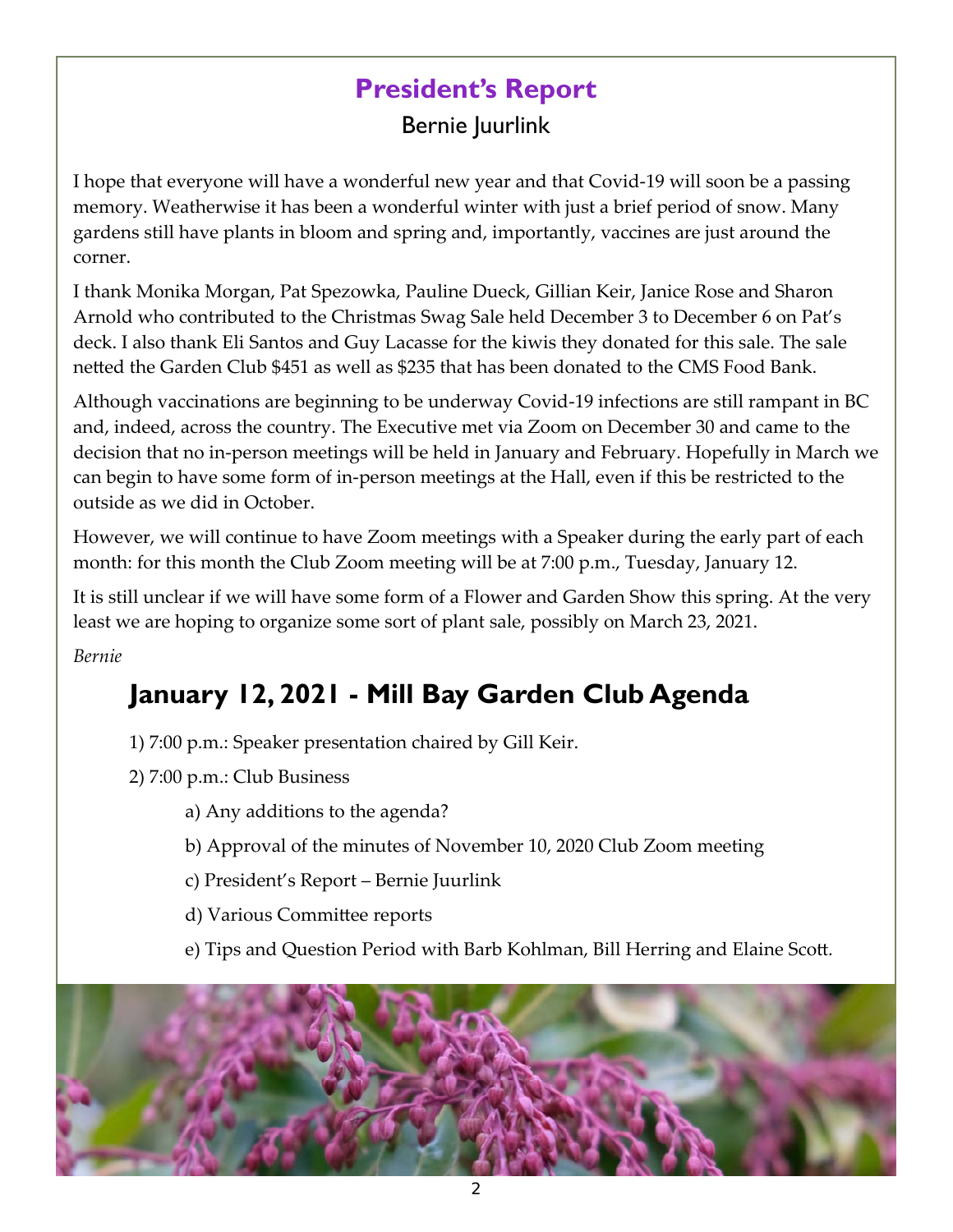## **January's Speakers:**

*Instead of having a presentation for the January meeting, three of our members, Bill Herring, Barb Kohlman and Elaine Scott, will take the floor to give tips and answer your gardening questions. While they will take live questions, they would like some questions submitted first. This will help them prepare and identify similar subjects. Please submit your questions to me and I will send them on to our Garden Experts! Gill Keir* 



## **Membership Dues**

Please remember to pay your \$10 membership dues if you have not already done so! Although the club is not holding in‐person meetings due to the pandemic, expenses are still many, and membership fees cover a large portion of them. Ongoing expenses include club membership in the BC Council of Garden Clubs, speaker honorarium, the Zoom license, the web site, donations to local charities, and the bursary. Thanks for supporting the club!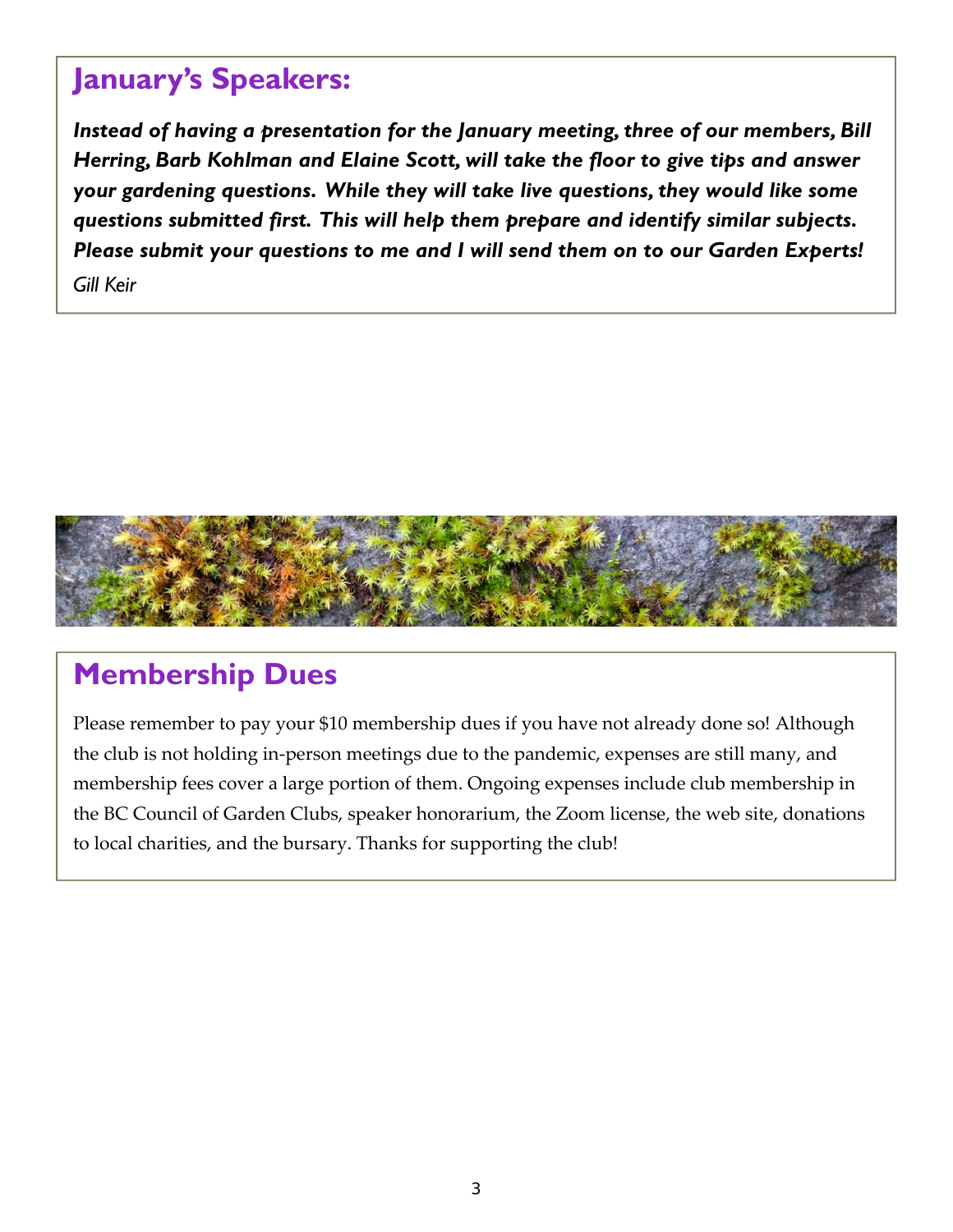## **How to ZOOM by Gord Hamilton**

*Here's a slightly massaged repeat of Gord Hamilton's article from the November 2020 newsletter, should you be new or have forgotten how to Zoom!* 

The next general meeting will once again be a virtual meeting via Zoom.

Zoom meetings have one or more hosts who schedule and control the meeting and, in our case, up to 100 allowed participants. While I will be the host, the meeting will still be run by our president, Bernie.

For those not familiar with Zoom here are a few things to know.

You will receive an invitation via email a few days before the meeting. There will be a link that you can click on that will take you to the Zoom app. You do not need a Zoom account to participate in meetings. Make a note of the meeting ID number in case you need it, should you not already have a Zoom account.

In the email invitation, click on the link below the Join Zoom Meeting line to go to the Zoom website and join the meeting. If you have never used Zoom before it will automatically download a small program that needs to be installed on your machine. Once it is downloaded, run the program to install it. When it has finished installing, Zoom will automatically take you to the meeting and place you in the Waiting Room. I will then let you into the meeting.

At some point there will be a window with your participant name. Please ensure that you fill in both the first and last name as this will be your displayed name. When prompted, be sure to join the meeting by clicking "Join with Computer Audio". That way, you will hear the participants even if your own device does not have a microphone. If your device has a camera and you wish to join the meeting with video, click the camera icon located in the lower left side of the screen.

Hopefully weʹll see most of you on January 12th.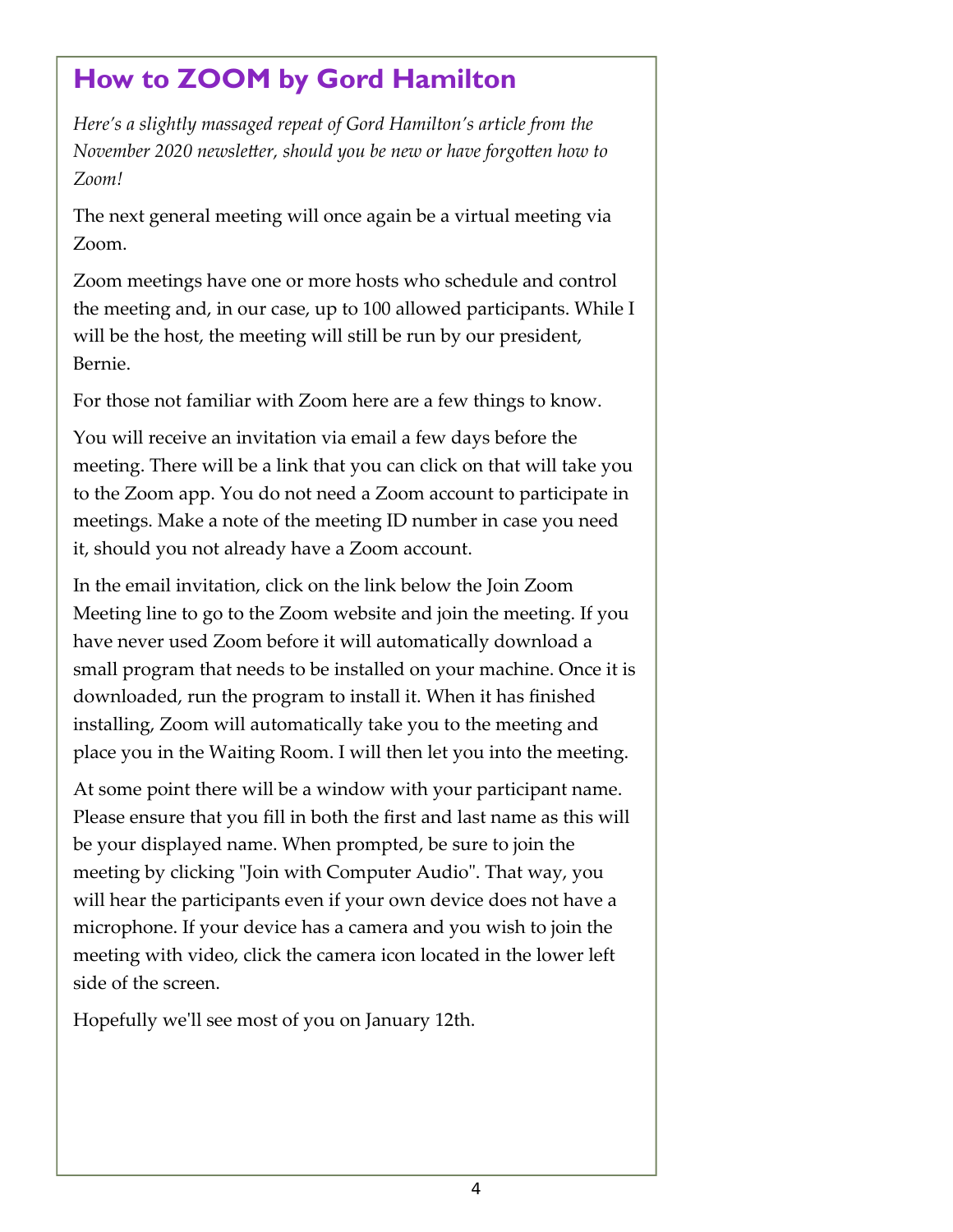## **Committee Reports**

## Christmas Pop Up!



*Art by Pat Spezowka*.

Our little 'POP UP STORE' last month took in \$471. Along with the \$50 we took in in November for Alpaca gold that's a total of \$521. We hope to put these funds into some of our community charities. Not a big turn out of folks, but very generous ones. We still have 4 decorated stars & 1 swag available if you may still be interested. (\$20 for the swag, \$15for the stars.) I would be happy to deliver. Still lots of kiwis available also. (generously donated by Guy Lacasse & Eli Santos.)

Collection for The FOOD BANK totalled \$215. We will deliver that to the Mill Bay food bank in the next few days.

A big thank you to Pat & Alex Spezowka for hosting this event on their balcony, & all the prep for it. Pat's creations were a big part of our income.

Hopefully next year we will not have to be quite so creative.

Thankyou. Take care. Stay safe

Touch base in January

*Monika Morgan* 

#### **Social Media**

If you use Facebook, don't forget to check us out and "*LIKE*" us at:

www.facebook.com/ millbaygardenclub

*Pauline Dueck Facebook Coordinator*

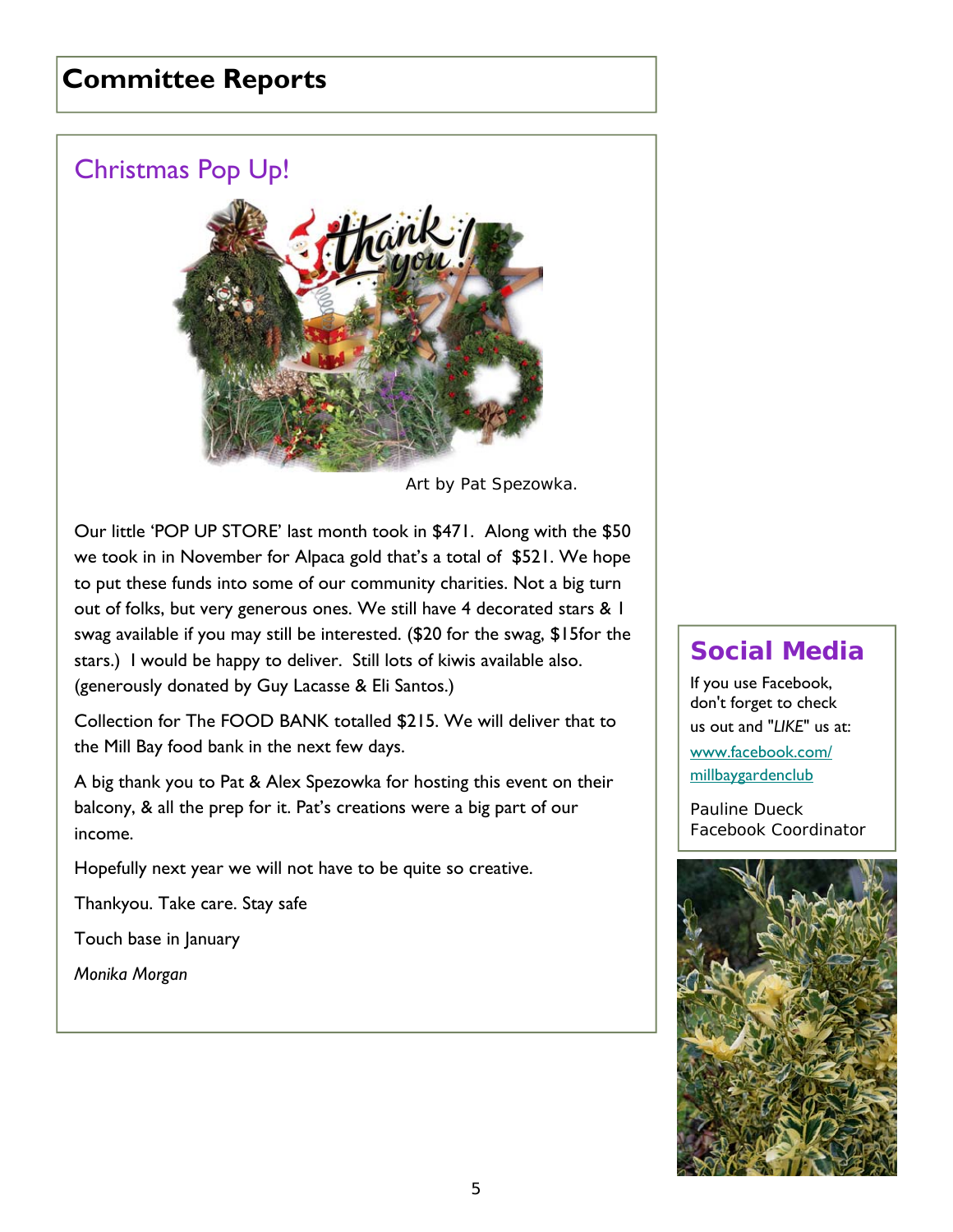## **Committee Reports (cont)**

#### **Plant Sales**

Happy New Year all.

Dreaming about more gardening adventures soon… In the meantime.. I still have lots of kiwis tucked in the garage hoping to share with more of you. They are still ripening, but some will be ready to enjoy soon. Suggested donation: 10 for \$2. (for charitable donations.) I'm happy to deliver if that works best.

Not much gardening yet, but if you want to get ahead & are looking for alpaca gold, I still have a few buckets, & can get more. Just let me know.

We look forward to more plant sales in march, when we hope to have more favorable weather for another outside get together.

Sweet gardening dreams for now

*Monika & Sharon Your friendly plant sales team* 

## **Treasurers Report**

This has not been even close to a typical year for our club finances so I thought I should give you an update as to where we stand. For those that don't know, our fiscal year runs from July 2020 to June 2021. The forecast that you see appended to the end of the newsletter shows what we've received/spent for the first half of the year (pink), what we expect will happen in the second half (blue) and the total results for the year (green).

As you can see, the majority of our revenue is membership dues and plant/Christmas sales. While I can't say when we will physically be able to meet I have made the assumption that sometime in the spring we will get back to where we were in the fall with limited physical gatherings. I expect that the general meetings will be by Zoom for the rest of the club year so I have kept the future revenue projections low to be conservative. Hopefully we can exceed these amounts.

On the expense side we gave a \$500 bursary to the Frances Kelsey graduate who applied (and was approved) last spring. During the fall we also paid for 2 speakers and a Zoom subscription for this year. For the second half of the year the only expenses for which we are truly committed are the invoices for the web site and our liability insurance. I have also assumed that we will have 5 speakers on Zoom in the next few months. Unfortunately, without further revenue we will not be in a position to give out our annual donations as in previous years. We will, however, still have \$550 left in our bursary fund that will be available for this year's applicants. Barring any unforeseen expenses we should be able to start off the new club year with about the same amount of money in our accounts as in previous years.

*Gord Hamilton*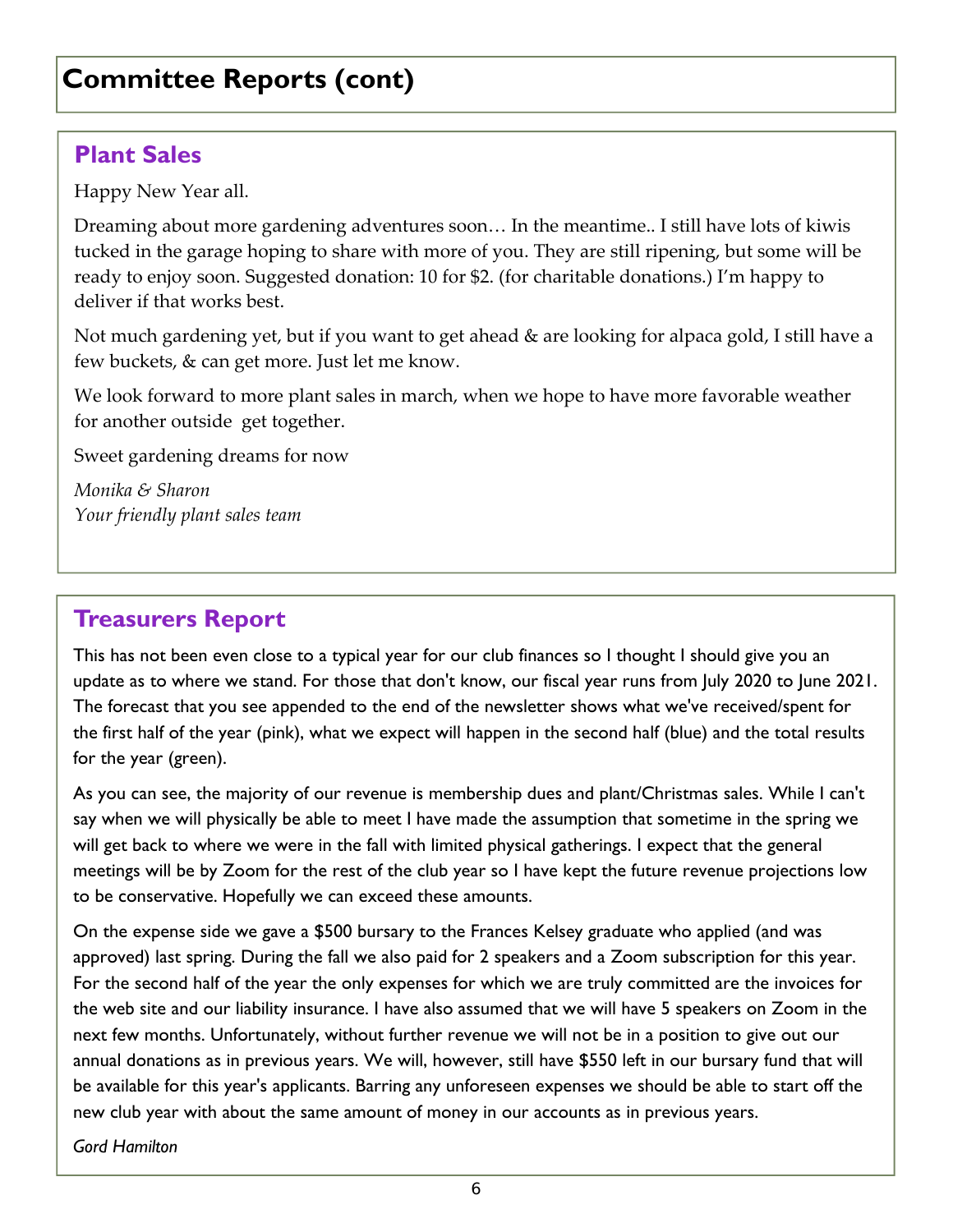## **All About the Petunias! by Fran Benton**

Every year I buy some Petunia seed but it's always the same damn thing‐ Double Grandiflora from T and T Seeds. This year I looked at their seed catalogue and realized there are so many types of Petunia. I really know nothing about them. So, in the interests of sharing garden info (and apologies to the experts that know all of this already) here is a guide to selecting Petunias.

There are 5 different groups of Petunias mainly based on flower size.

- 1. Multiflora petunias are the most durable and prolific. They have smaller, but more abundant flowers and are ideal for summer bedding or in a mixed border (because they are more tolerant to wet weather).
- 2. Grandiflora petunias have very large flowers and are best grown in containers or hanging baskets (because they are more susceptible to rain damage). These large petunias can rot in our moist spring weather.
- 3. Floribundas: Floribundas are intermediate between the grandiflora and the multiflora groups. They are free-flowering like the multiflora varieties and produce medium-sized blooms.
- 4. Millifloras: Milliflora petunias are much smaller than any other petunias on the market. The flowers are only 1 to  $1\frac{1}{2}$  inches wide, but they are prolific and last all season!
- 5. Spreading or Trailing Petunias: These are low growing but spread as much as 3 to 4 feet. They form a beautiful, colorful groundcover because the flowers form along the entire length of each stem. They can be used in window boxes or hanging baskets. As they sprout along their stems and spread out they are also known as Wave Petunias.

Petunia colours are pretty amazing! There is a complete colour palette including black and white. There are Petunias that look like night skies; there are petunias that have spots, stripes, ruffles and bands. If you have a good sense of colour you can make some amazing colour combinations.

Here at the south end of the island we grow Petunias with ease. If you want to create your own Petunia design maybe you want to start them from seed. The seeds of Petunia are basically dust. Growers tend to pellet the seed so you have a chance of seeing what you are sowing. I have a grow unit in my house so I start the seeds at the beginning of March. Be really careful not to overwater and don't cover the seeds with soil as they need light to germinate. I usually put a bit of recycled clear plastic film over the soil until I see a sprout. You will want to pay close attention to the seedlings as Petunia seed is expensive and loosing a batch of seedlings could be pricey and annoying. Once your seedlings are growing on you can transplant them to larger pots. When the soil is warm, pop them in the garden. One new product from the plant breeders is the scented Petunias. What could be better pretty and smells great too! When you get your Petunias growing well, don't forget to deadhead them frequently to get continuous bloom. Something I am going to try this year is to plant some seeds very late. Hopefully this will give me a fresh young crop of Petunias in late summer when everything looks dead. So try some of the different kinds of Petunias and enjoy the display!